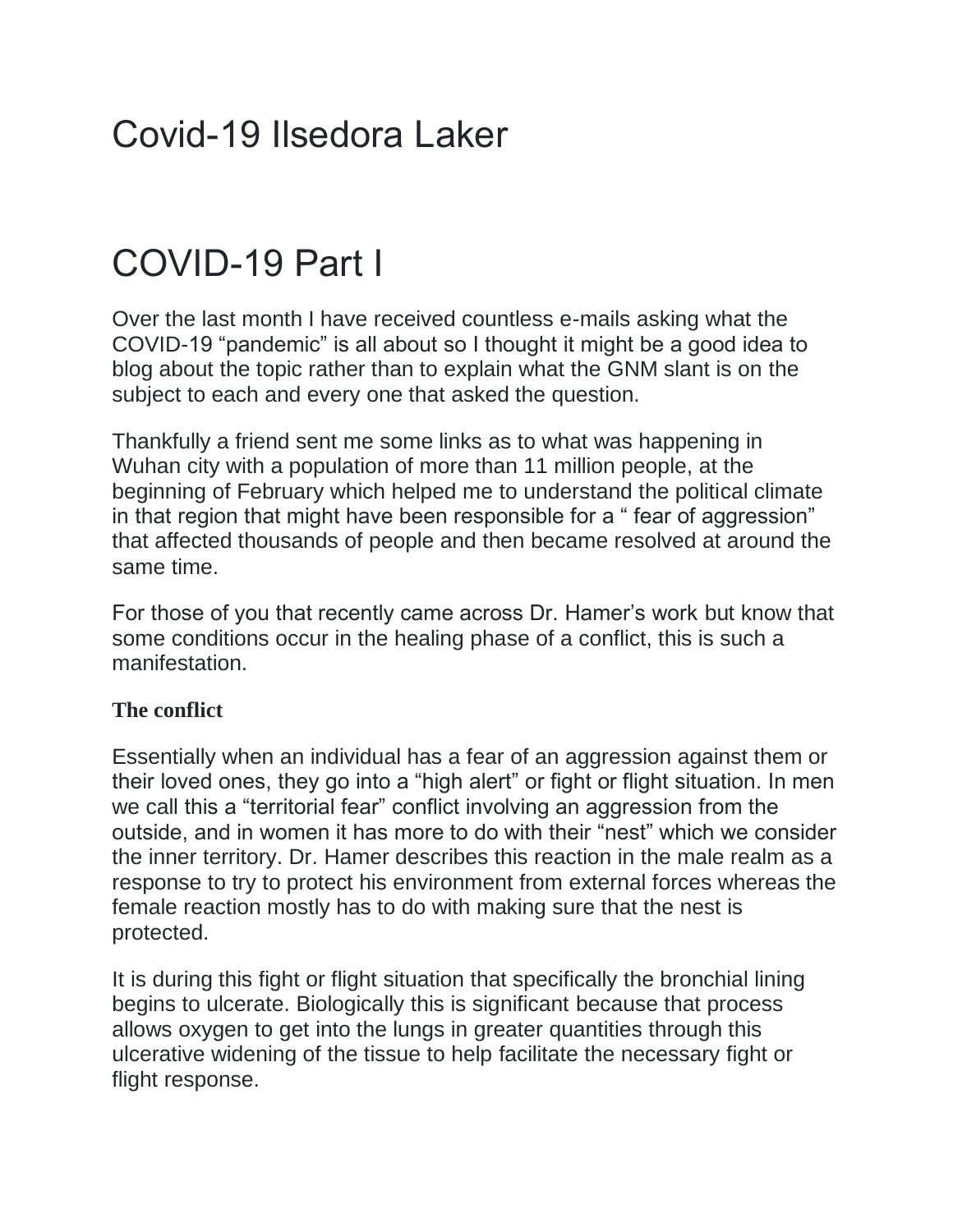#### **What happens physically?**

This "fear of aggression" can last for weeks or months and in some cases years, so when the resolution to the conflict presents itself, the ulcerated bronchial tissue begins to repair creating inflammation in the bronchi and flu like symptoms begin.

In most cases we are looking at a fever, but in this case the fever is not from microbial activity, it is because the bronchi are "wired" to the sensory cortex in the cerebrum where fevers are part of the healing process in the majority of conditions controlled by that part of the brain.

Along with the fever, there is fatigue which is also part of the healing phase of most conditions. Then of course we have muscle aches and pains which in the GNM we attribute to the fight or fight response, "we have to get out of here to save ourselves" which they were not able to achieve at the moment of the conflict shock.

In other words, muscle aches and pains are the result of a "self – devaluation" aspect of the conflict scenario. Then of course the cough begins, meaning that the full healing/ repair phase is in progress in the bronchi.

The first week is usually the worst but depending on what else is going on in the individual it can extend into the second week before fever and the muscle aches and pains abate.

#### **Pneumonia**

The majority of these respiratory healing phases normally last 3 to 4 weeks maximum before symptoms disappear. However if we have another active conflict that is affecting the kidney collecting tubules, which is a survival mechanism involving fluid retention, the lungs begin to fill with fluid in this particular healing phase of the bronchi which transport oxygen into the lungs. This is what causes pneumonia.

The kidney collecting tubules will conserve body fluid in a reaction to a "threat to one's existence". This reaction is a survival mechanism because we need water to survive. We can go without food for a couple of weeks but without water we dehydrate very quickly so in a situation such as this our bodies conserve what is already there.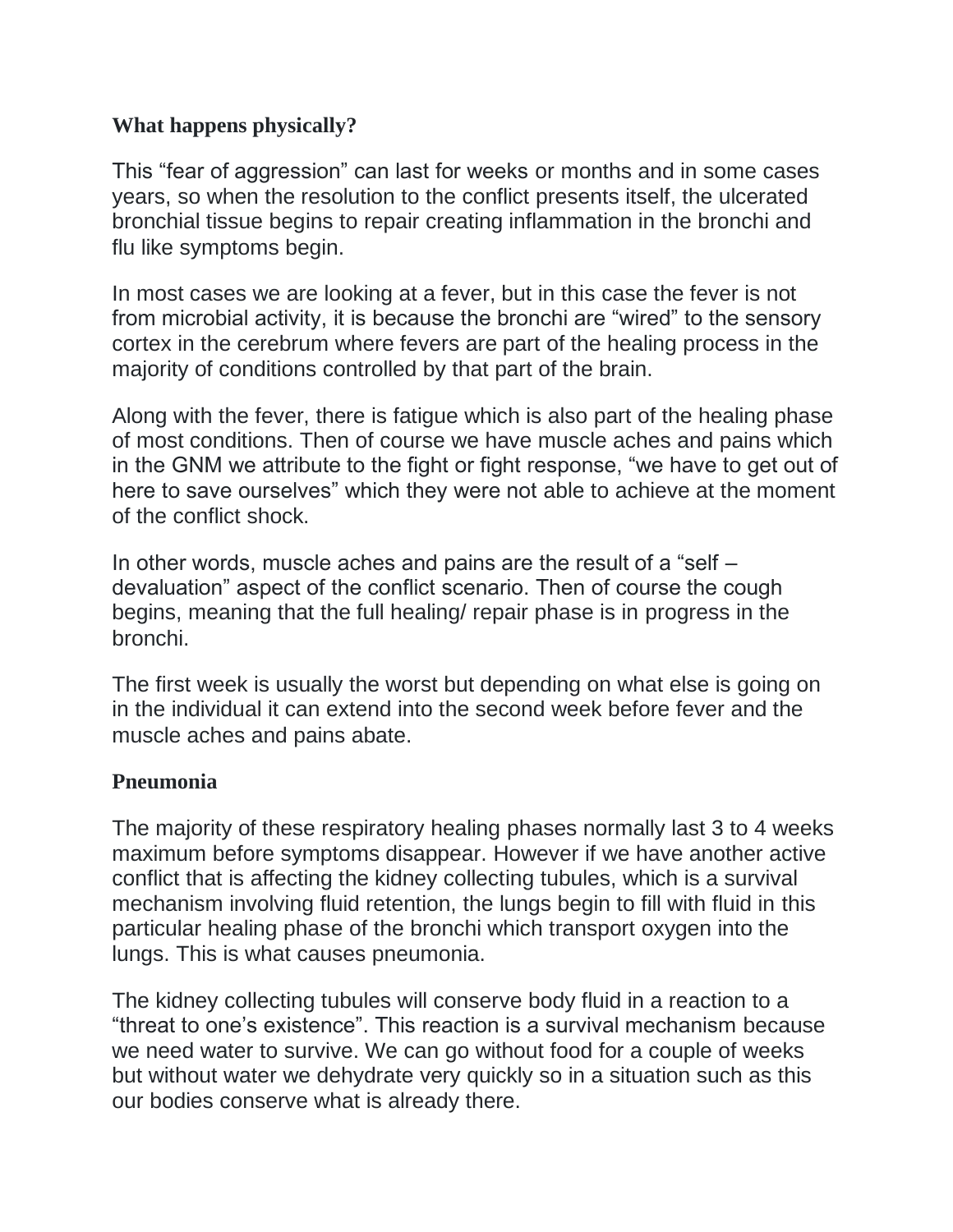In the GNM the kidney collecting tubules react to abandonment/ isolation, refugee and existence conflicts so it is always important to figure out the kidney conflict to prevent this complicating factor from creating a more challenging healing phase.

This conflict can be pre-existing or it can begin on the diagnosis of any given "life threatening" illness which in this case is the possibility of having the corona virus.

A signal that the kidney collecting tubules are in "survival mode" is a dry mouth and thirst and the necessity to drink as much as possible.

The problem with this is that when we are in a healing phase the excess fluid will go to exactly that part of the body that is experiencing the healing. In a respiratory healing phase, the lungs fill with fluid. This is what is called pneumonia

I realize what I am describing sounds complex but it really is quite simple. The fact remains that any respiratory inflammation that is compromised by kidney collecting tubule conflict activity is going to present itself as pneumonia.

However traditional medicine, especially when it shows up suddenly in as little as 10 people in any community will call it an epidemic and blame a virus which traditional medicine has been lead to believe is the cause of these respiratory manifestations.

When it appears in hundreds or thousands of people either in a single country or globally it is called a pandemic.

#### **How is a virus diagnosed?**

Before we go there, I need to explain that viruses have never actually been seen under an electron microscope or have been isolated and photographed.

Since this "belief system" is very difficult to break down and is never questioned by anyone studying medicine, be it traditional or alternative, I have to refer to the work of Dr. Stefan Lanka a German virologist and biologist who actually discovered the first and only virus that was successfully visualized under a microscope. However it was seen within a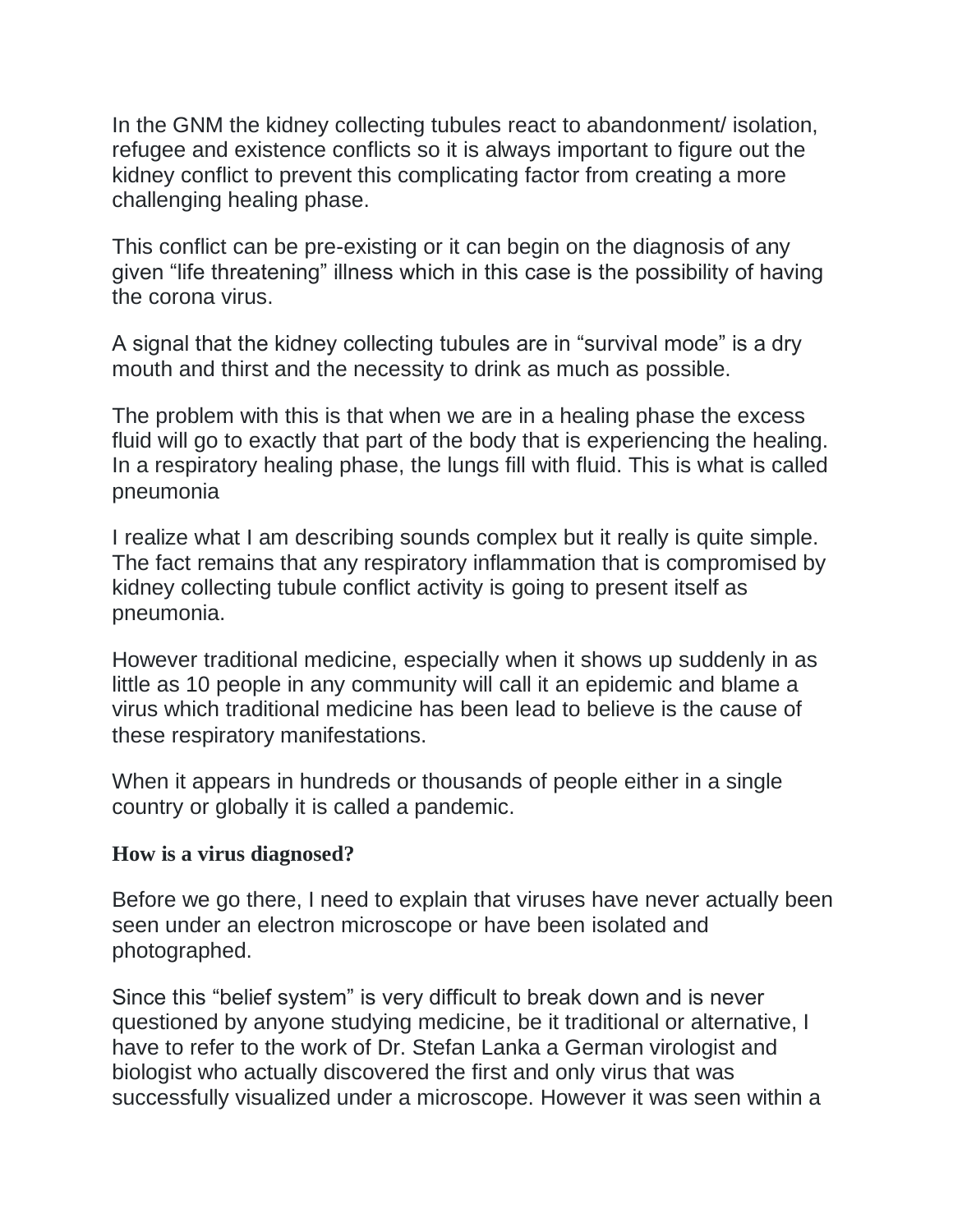sea algae not in a human or animal. What is more important is that he discovered that the sea algae and the virus had a "healthy" relationship and there were no destructive or toxic reactions between the two entities.

Dr. Lanka also won a ground breaking argument in the Federal Court in Germany 4 years ago where it was declared by the judge after having seen all the existing scientific evidence that was provided by Dr. Lanka, that the Measles virus has never been proven to exist.

As a scientist Dr. Lanka was so sure of the fact that the Measles virus didn't exist that he offered 100,000 Euros to anyone that could prove otherwise. Subsequently he was taken to court by a medical student who claimed that Dr. Lanka had no evidence of what he was saying and that he owed him 100,000 Euros. Of course the case went to court and Dr. Lanka won.

That leaves us with the question of what these images refer to if they are not viruses. The majority of the images in both medical books and on the internet are CGI, this is especially true if they are coloured. However these days technology has found a way to allow colours to be imaged from a photograph taken with an electron microscope. Nonetheless it is not what it is said to represent, be it coloured or in black and white.

These images are very convincing especially if they are labeled as Hepatitis, Polio, Measles or HIV etc., but on closer examination it has never been stated that the pictures shown to us are in fact viruses however they are labelled as such to lead us to believe that they are responsible for a "condition" that is hypothesized to be the result of a virus.

#### **What is it that they see under and electron microscope?**

Since a virus has never been visualized under an electron microscope a methodology had to be devised in order to "extract" substances which were supposedly the result of viral activity.

Let's use the example of Polio which was supposedly the first virus identified and then photographed under an electron microscope. What we are shown are in fact "artificial particles" which involves the complex process of suctioning an indifferent mass through a very fine filter into a vacuum which is then photographed. It is not something that is actually seen in the blood or in a tissue sample!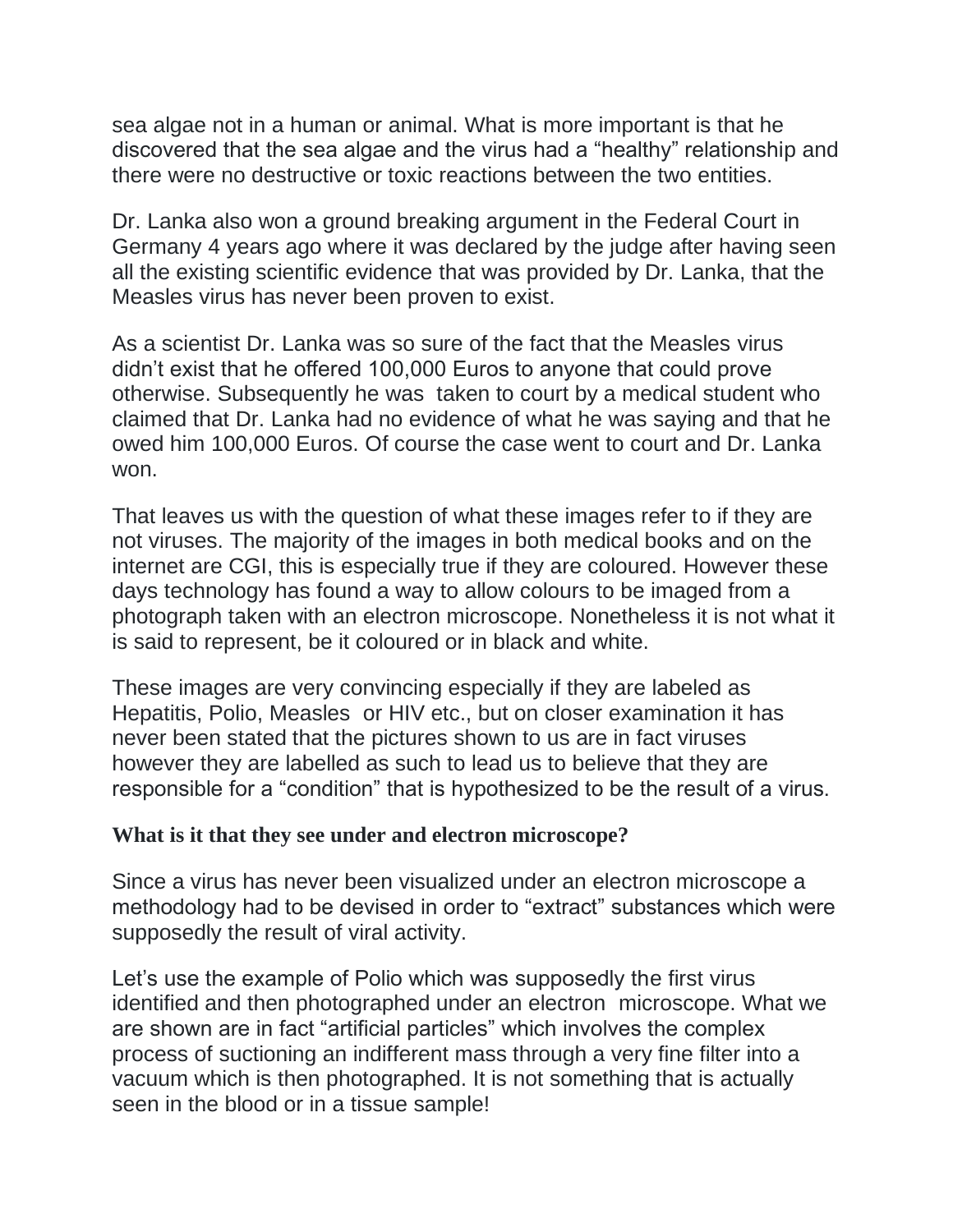This form of research is highly contaminated and yet it is accepted and published in the scientific community. The question is why? Is there an agenda?

COVID-19 Part II Testing for a virus

Of course knowing all of this prior to the "outbreak" of the so called corona virus I had to look at what kind of testing methods that are used to confirm that an individual actually does have the virus.

I was not surprised when I found through my research that there were already testing kits available for this so called virus through the FDA in the US since mid 2019.

Hmmm, was this "outbreak" anticipated? This smells of the same conspiracy theory around the AIDs epidemic in the 1980's which was another virus that has been impossible to identify under an electron microscope…but that is for another blog.

Needless to say, China was unprepared for this and did not have anything in place to "diagnose" what was causing this massive health crisis. However, since the FDA already had testing kits for such an event they became the supplier of these kits to China.

Again, since a virus of any kind has never been isolated they had to come up with different forms of testing which in this case involved the use of DNA sequencing through either the blood or saliva samples of the afflicted individuals.

My question is if they have never identified any kind of virus under a microscope how is it that they have the DNA sequencing for it?

What does that really indicate? Essentially what they say they are able to determine are "markers" but then we have to ask "markers for what" especially if nothing has been isolated in way of a virus!

Again we are faced with another hypothesis that really does nothing to help the sick individual, but down the line, I'm sure they will come up with a vaccine against something they haven't been able to isolate.

#### **Unreliable testing**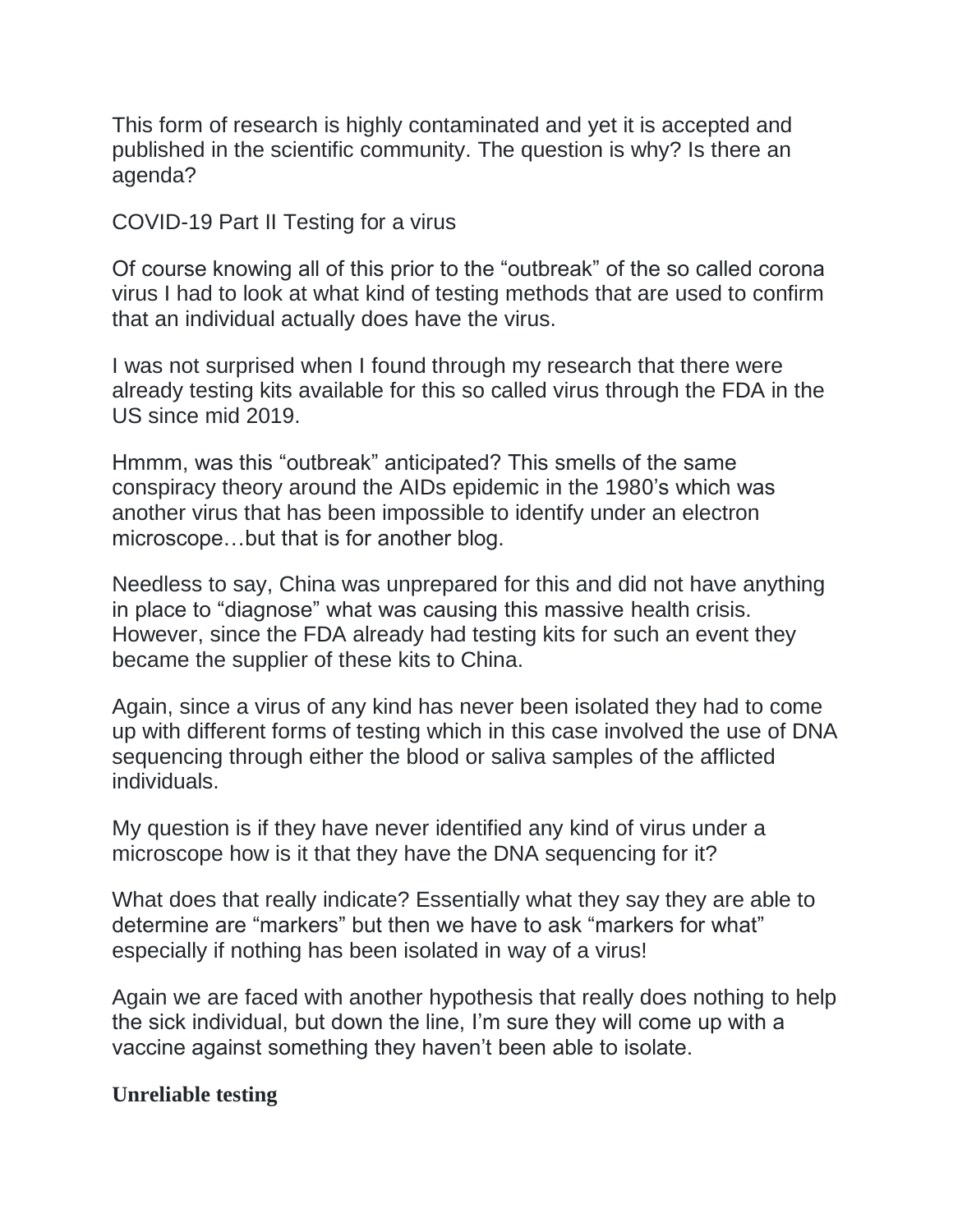Where this testing method is concerned, it actually turned out to be highly unreliable. There were many false positives. As a result they had to find another way to diagnose the coronavirus in anyone that had flu like symptoms or even just a cough so they turned to existing technology, the chest X-ray and the CT.

The bottom line was that anyone who had fluid in the lungs was designated as being suspicious of having the virus and was immediately quarantined.

This was also when the numbers of "affected" individuals rose dramatically within a span of a few days. The question is, did they all have the so called virus or were some of these people experiencing bacterial pneumonia or heart failure since those conditions also involve fluid in the lungs?

#### **Mortality rate**

Since I am a Torontonian and have lived here most of my life I was witness to another kind of so called corona virus outbreak that was designated as SARS. This was supposedly another virus that originated in China and it began with one airplane full of people returning to Canada via Toronto from China.

Since I was already involved in the GNM for 10 years I began to pay attention to what was said, how the general public reacted, how the news media handled it and then began to look at the statistics regarding the mortality rate. Even then they had never isolated the corona virus that was apparently responsible for SARS.

By the way the corona virus is supposed to be derived from a "cat virus", another hypothesis that was never proven.

At any rate, I was not surprised to find that the mortality rate was no higher than any other so called flu season. When I did the calculations it was 2.1% of the people that had been diagnosed with SARS which was exactly the same as in all other flu seasons.

Needless to say this was also the exact mortality rate at the beginning of the COVID-19 outbreak. However when the "new and improved" testing method of using CTs of the chest was implemented the mortality rate also increased because it was no longer just people with the flu, it also included other conditions that were "suspicious" of being related to a virus.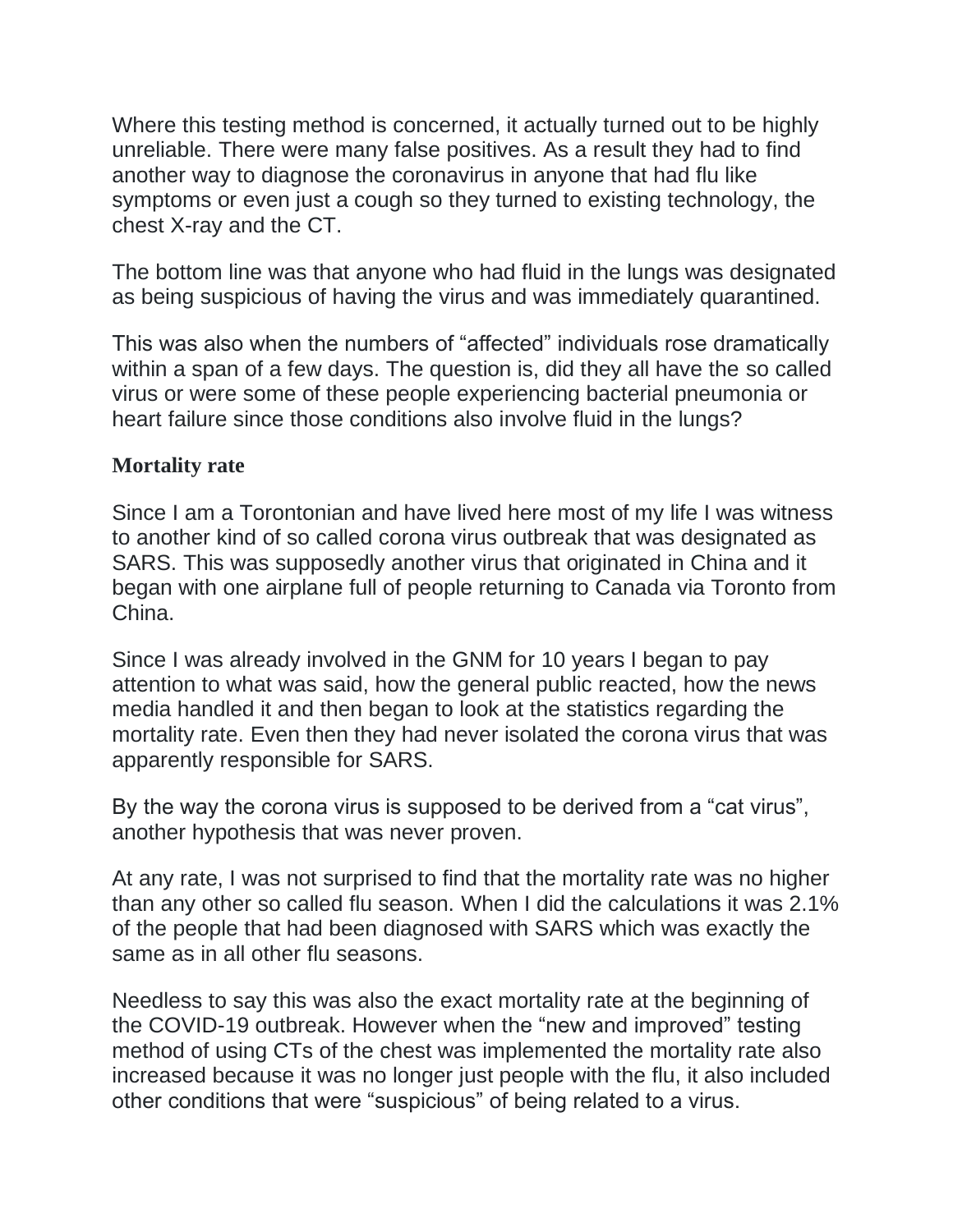Even so, those that succumbed to the so called virus or rather those that will likely succumb to any flu symptoms are the elderly, those that are weakened through other predispositions such as heart conditions, kidney conditions or people that are malnourished. It's also a known fact that people taking opioids for chronic pain are at risk of eventual respiratory failure because opioids suppress the respiratory system.

## **What group was not affected?**

When I read this tidbit I had to say I was not surprised. The news from China last week was that the only group of people that were not taken ill by this so called virus outbreak were children. How is this possible given the fact that no one was "immune" to this virus that has been "transmitted" to individuals globally?

Within the context of the GNM this is not surprising because children are protected from "political" issues by their parents so naturally they would not have the same kind of territorial fears.

#### **The conflict in Wuhan**

Since Wuhan is such a huge area it is difficult to really pinpoint not to mention that any news from China is also going to be controlled. The information I received was difficult to come by. After all the Chinese are very protective of what kind of news they allow into the common domain.

That said, when I was presented with various articles it began to make sense.

The following was from taken from the "Bloomberg Report" dated January 23rd, 2020:

## *When Premier Li Keqiang declared a "war against pollution" in 2014, a few hundred residents of the city of Wuhan in central China took it as a cue.*

*They printed Li's words on a six-meter (20 foot) banner and protested outside a foul-smelling incinerator plant they feared was causing illness in the community. Buoyed by the conviction they were answering the leadership's call, the residents were instead harassed by local police officers who tore down the sign and trampled on it.*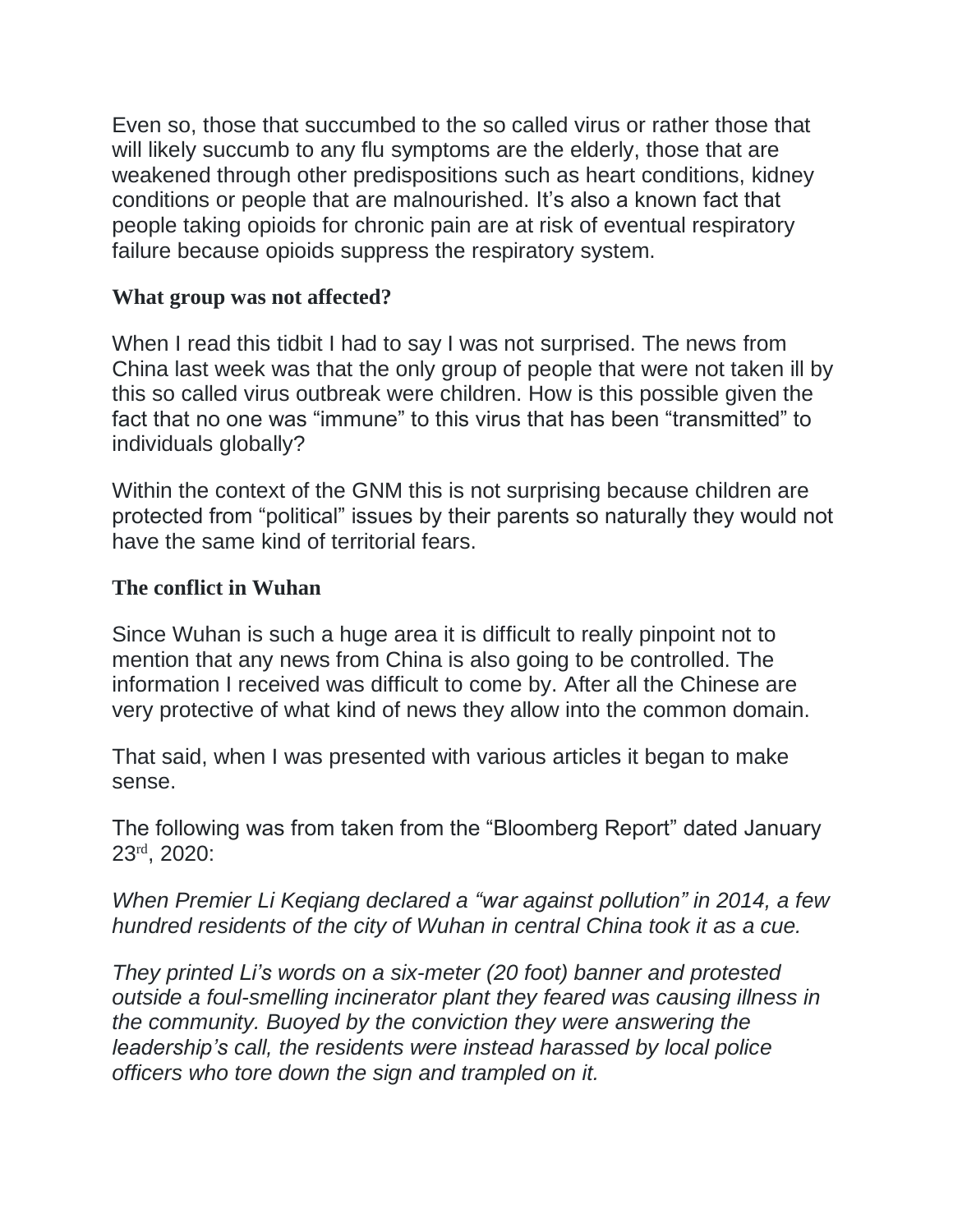*"We were worried and angry when we realized what was causing the stench and making our kids sick," said Zhang Xijiao, 44, who was detained for a week for making the banner. "But we are like ants, the local government can crush us as they please."*

*The episode kicked off a six-year fight that has seen Zhang harassed and monitored by the local authorities, with no sign that the government plans to relocate the incinerator despite their repeated petitioning and posting on social media about the pollution.*

*The fact the issue is championed by the most powerful Chinese leader since Mao makes it all the more delicate, prompting local officials to try and silence activists who could exposeenvironmental degradation happening under their watch.*

*In September last year, a group of five residents made it to Beijing to petition officials—only to find that word had been sent on ahead. They were met at the train station by about a dozen young men dressed in black, who said they'd arranged for them to see some officials to discuss the issue, and ushered them into three cars. Instead of taking them to a government building in the capital, the cars drove them all the way back to Wuhan, a journey of more than 10 hours.*

*As the campaigning residents of Wuhan found to their cost, pushing back against the authorities is a serious matter. More recently they switched tactics to try and draw the central government's attention to their plight. But according to Zhang, Wuhan officials have blocked their attempts to reach Beijing, monitoring when they book tickets to travel to the capital.*

*Zhang—who spoke beforethe current outbreak of an unrelated virus in Wuhan—reserves her scorn for the local authorities and what she regards as their lack of willingness to protect people's health. "The unexpected kidnapping made me lose faith again in the local government and how unreasonable they can be," she said.*

## **The resolution**

*China's 1.4 billion people produce growing mountains of trash that urgently need to be dealt with. According to the Ministry of Housing and Urban-Rural Development, the volume of treated domestic garbage in urban areas reached 215 million tons in 2017. State media often cite a figure from the*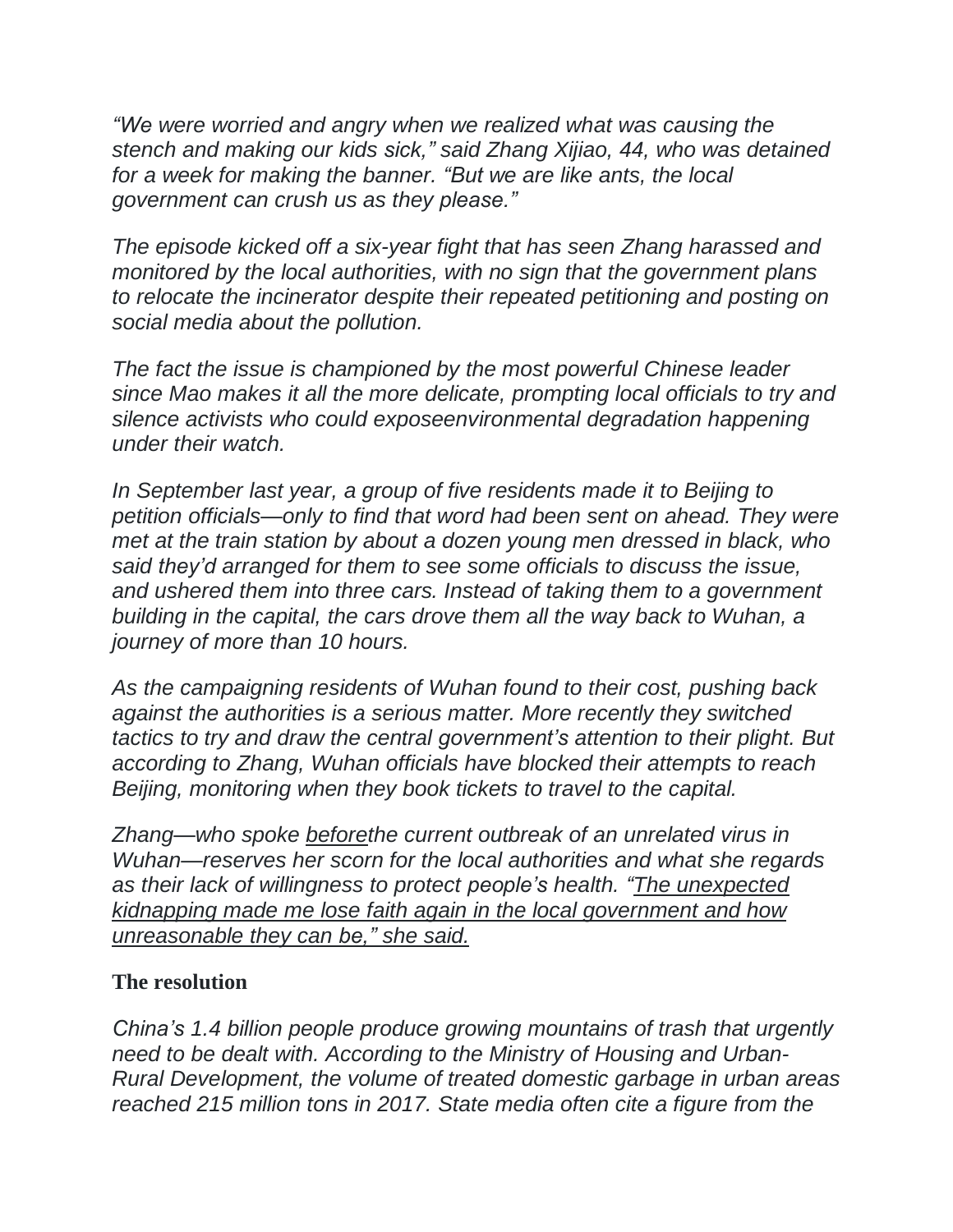*Urban Environment and Sanitation Association of nearly 1 billion tons of waste each year.*

**A pilot recycling program took effect in Shanghai in July that will expand to 46 mega-cities by the end of 2020. The results so far have been mixed though, as the four-tier, color-coded garbage sorting law stumped residents. Until recycling takes off, landfill or incineration remain the only ready alternatives.**

**By December, the site was overgrown with weeds and the red ground largely deserted. A worker gathered what few materials remained, saying he'd been told to put them away until a decision was made on whether to proceed with the project.**

**He said he'd rejoiced at news of the plant's suspension, adding that it should never have been built so close to habitation.**

#### **In conclusion**

It is a known fact that China has a history of using strong arm tactics to control the population. As you can read here it not only applies to political views but also to environmental issues.

In this particular case people feared for their lives because of their protests against an existing incinerator plant that was of a grave environmental concern for the population.

On top of that at the end of June 2019 it came to light that another incinerator was to be built on top of land that had been promised as a park for residents in that area.

These kinds of plants are responsible for emitting substantial amounts of carbon dioxide, nitrogen dioxide and sulfur dioxide which not only affect Wuhan but can also float on air currents across the Pacific and reach as far as the US.

The initial fear may very well have been around the toxic waste incineration plants but then extended into the fear of retaliation of a more physical nature when people actually began to protest at the end of June 2019.

The resolution came on the closing of such a site "until further notice" in Wuhan region. Needless to say residents breathed a sigh of relief.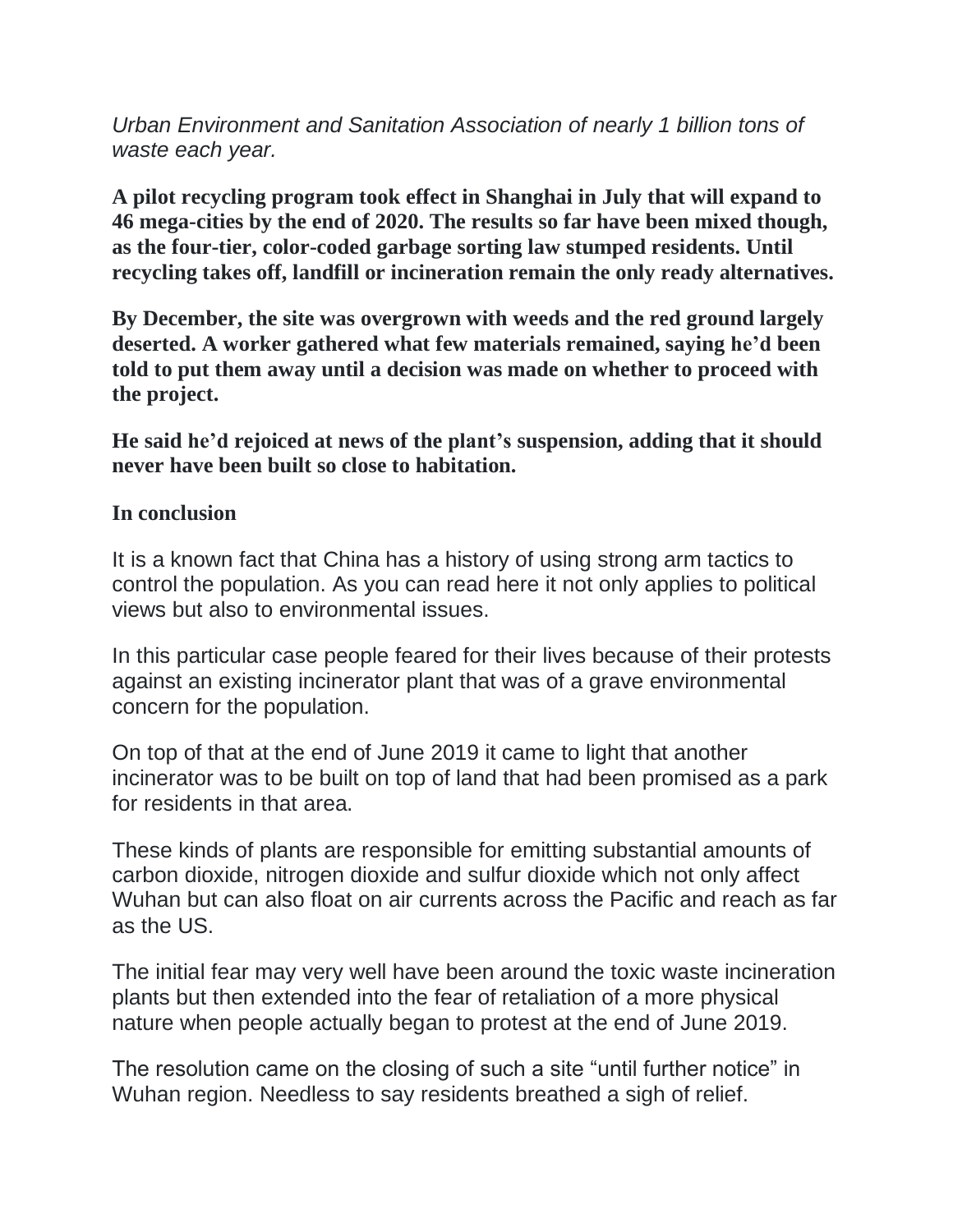#### **Global pandemic**

I must say that over the years I have become quite cynical about these events and always look for the agenda that lies beneath. The WHO apparently lives in the pocket of big pharma and is responsible for a great deal of fear mongering and the general population just laps it all up.

If only people would get their faces out of their cell phones and devices and look up once in a while to see what is really going on in the world, they might begin to see things more clearly.

Most people are in a state of hypnosis induced by their devices and when they are constantly in that state, they no longer think for themselves or question what is going on in the world. They simply agree with what they are told. "If it's on the internet it must be true".

It has become evident to me that the scientific community turns a blind eye and doesn't question the methodology that is used to determine the cause of so called infectious diseases.

If they do question it, they are called quacks and dissidents and attempts are made to discredit them by destroying their reputation. Of course our dear Dr. Hamer was a victim of the scientific community for more than 35 years because he challenged the existing medical paradigm.

It is clear to me that we are all being manipulated by "the powers that be" and that they have their own agenda to control the population one way or the other. This is the real pandemic and it's about time people began to question everything.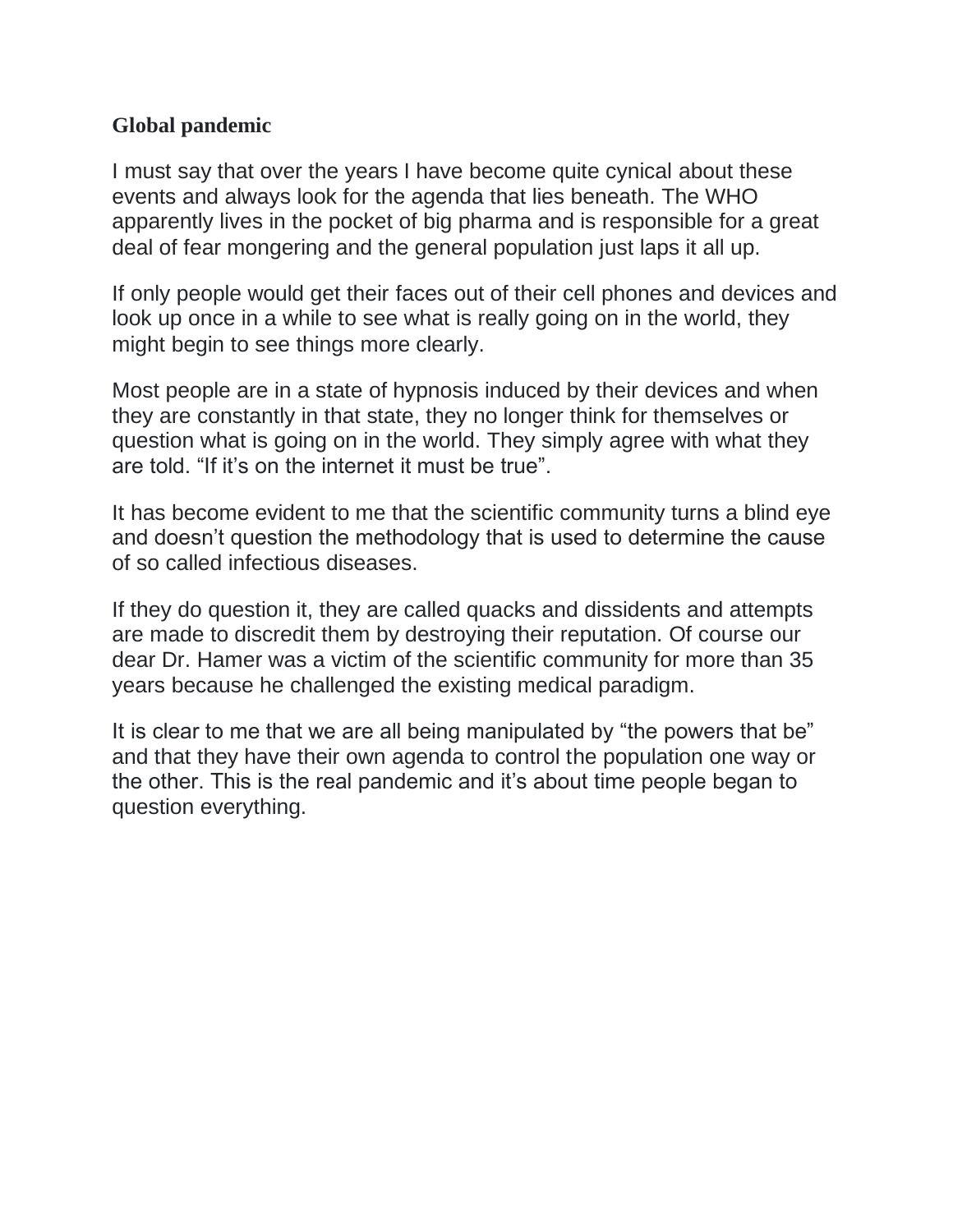

## COVID-19 Part III – A Little Science

#### **March 19th 2020**

Since I wrote the last 2 blogs the world seems to have gone mad. There is so much hype and unnecessary panic globally that it has boggled my mind. Yes you heard right "unnecessary"!

Those of you that understand Dr. Hamer's 5 biological laws know what I mean, but at the same time you probably also admit to buying into the hype. That's because you were programmed from childhood for this particular moment in the history of planet Earth.

The world we live in has changed overnight. Nothing will ever be the same because now "they" have control over us. As we speak, more legislation is being passed to solidify that control and the bottom line is that this is all about money and power and diverting finances into areas we have no control over.

This is not and never has been about "containing" the spread of a virus. It's about an opportunity to make life altering changes for each individual globally. My worst fears are coming true as we speak.

However I still think there is time for us, through knowledge and awareness to prevent the catastrophe that is about to happen. In this case I am talking about our freedom and a campaign for mandatory mass vaccinations. But before I go there I have to fill you in on how this is being perpetrated.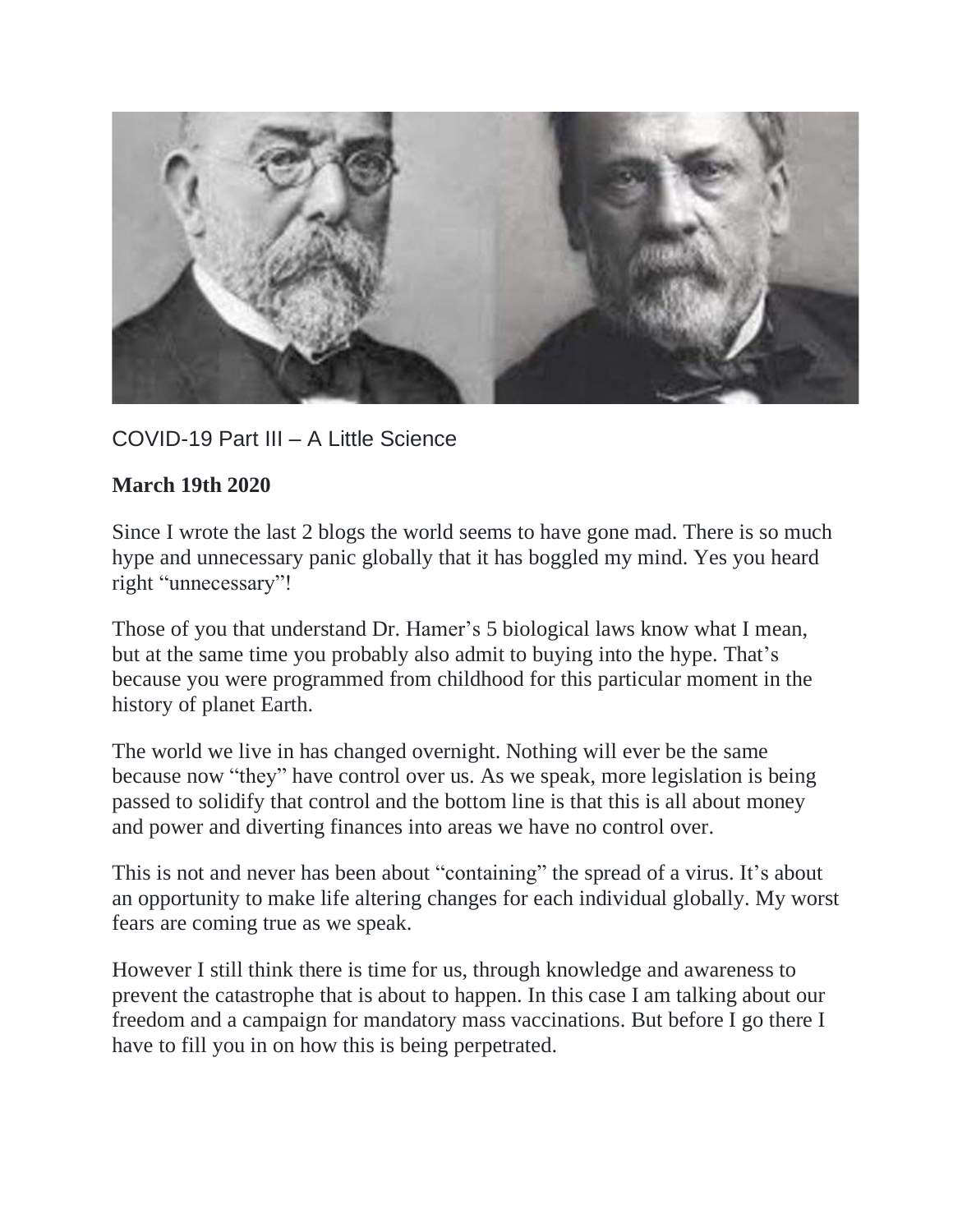To do this I have to go into the history of medicine and the existing germ theory. I will begin with Dr. Lanka's explanation of how Robert Koch the German scientist who tried to prove that a microbe can be transmitted from one creature to another, conducted his experiments. He failed miserably and was actually run out of Germany until "the powers that be" saw that this theory could be of some benefit to them politically.

## **In the words of Dr. Stefan Lanka on bacteria experimentation:**

"Bacteria will produce toxins but only in a dead body. They survive in an aerobic environment such as the intestinal tract which when the individual or animal dies is deprived of oxygen. However only a few will survive but only if they can manage to change their metabolism and only then do they become toxic.

**FACT:** bacteria are not identifiable in a test tube. Only 2% of all bacteria are able to be cultivated and multiply. If a bacteria is extracted and cultivated in isolation it loses its properties after a short time and won't survive so to work with them, large quantities are frozen which constitutes a massive intervention and doesn't represent their behavior in nature.

During experimentation it was observed that the bacteria, even though some multiplied that they were unable to produce toxins in a living host. They only produced toxins in a dead host.

Then an attempt was made to inject the bacteria into a different host but they failed to make it sick. The only success they had in killing the host was when they injected these cadaver toxins into live mice. After that they took an organ from the dead mouse and transplanted it into a living host which then also dies.

The fact is that these living creatures die more so from the experimental process than the toxins from the bacteria that they were injected with."

## **Dr. Lanka on the isolation of a virus:**

"Samples are taken from the "infected" person or animal and are placed with a "cell type" that the virus is being tested for which is usually foreign genetic material and is artificially introduced into the cell. This is called transfection. If the cells show changes known as cytopathic effects meaning structural changes in the host cell then the culture is deemed as "positive for a virus".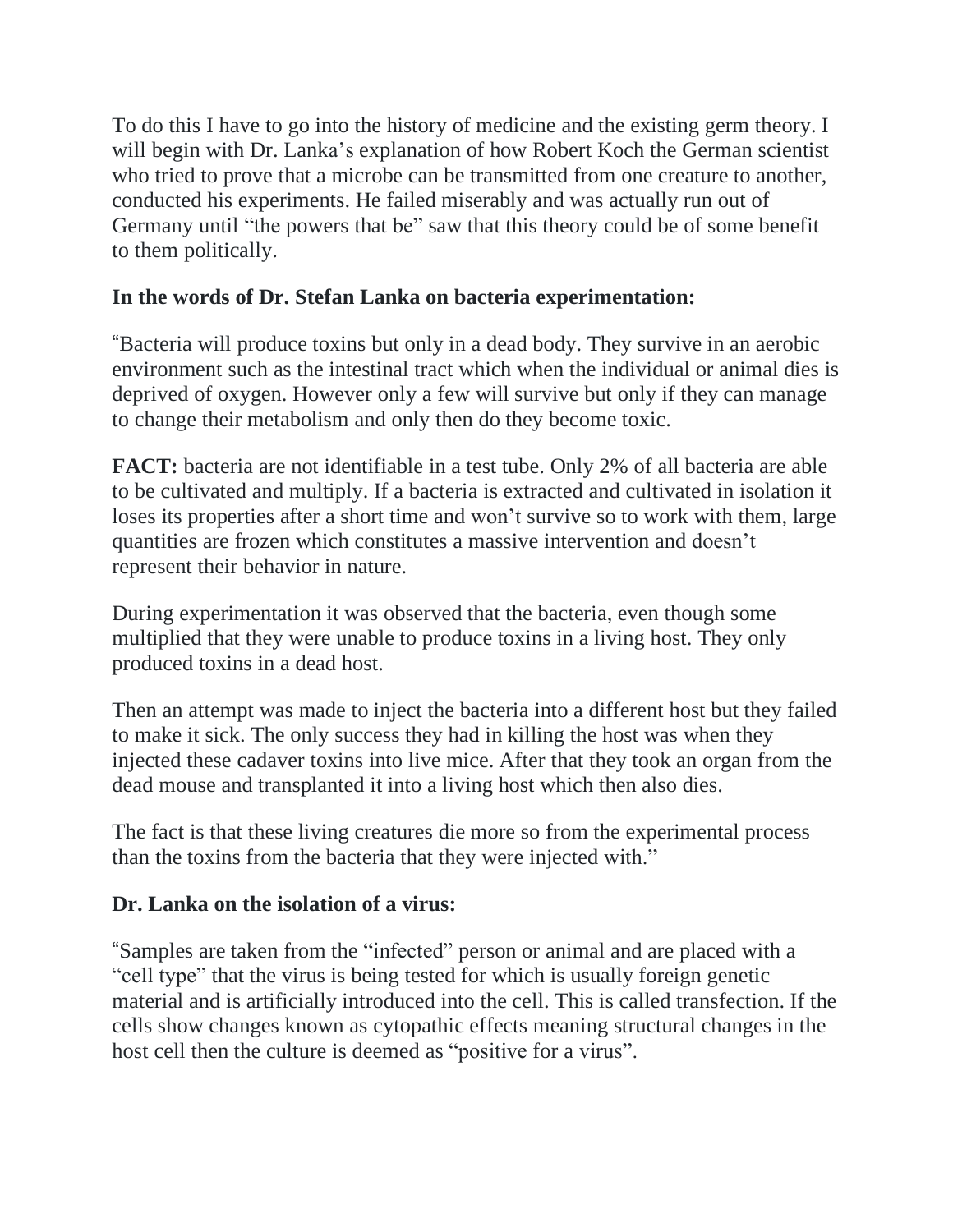Most current testing is done on chicken eggs containing chicken embryos, which is the same method Robert Koch used to inject cadaver toxins into live creatures. In this case they take samples from the "affected" person or animal and inject it into the chicken egg and depending on how the embryo dies it is proclaimed that the virus is found.

Then it is claimed that the virus has been isolated. The problem is that there is never a control group so even if a sterile solution is injected into the egg it will also die.

The current photographs of viruses found in medical books or online are all either CGI (computer generated images) or only a mixture of fats and proteins which are then shaken in an ultrasound bath and then visualized under a microscope. However it is observed that they have no nucleic acid and decompose quickly. Also they are of different sizes. Clearly this is fraud."

## **Currently in Canada**

*"A Canadian company says it has made a breakthrough in claiming to have developed a COVID-19 vaccine candidate that could begin human testing as early as this summer.*

*Quebec City-based Medicago said it has produced a virus-like particle of the novel coronavirus, a first step towards producing a vaccine, which will now undergo pre-clinical testing for safety and efficacy.*

*The biopharmaceutical company said it was able to create a vaccine candidate quickly as it used a plant-based platform, not chicken embryos, to help grow vaccine proteins.*

"*We have a [seasonal flu vaccine] that is currently under review with Health Canada, and the [technology] we are using for this COVID vaccine is exactly the same.*

*Dawn Bowdish, Canada Research Chair in aging and immunity at McMaster University, said the company's ability to grow virus-like particles in plants has helped it produce vaccines in the past against influenza, including a vaccine candidate against H1N1 in 2009.*

"*A virus-like particle looks like the outside of a virus but doesn't have any of the genetic material on the inside," said Bowdish, who also sits on the scientific*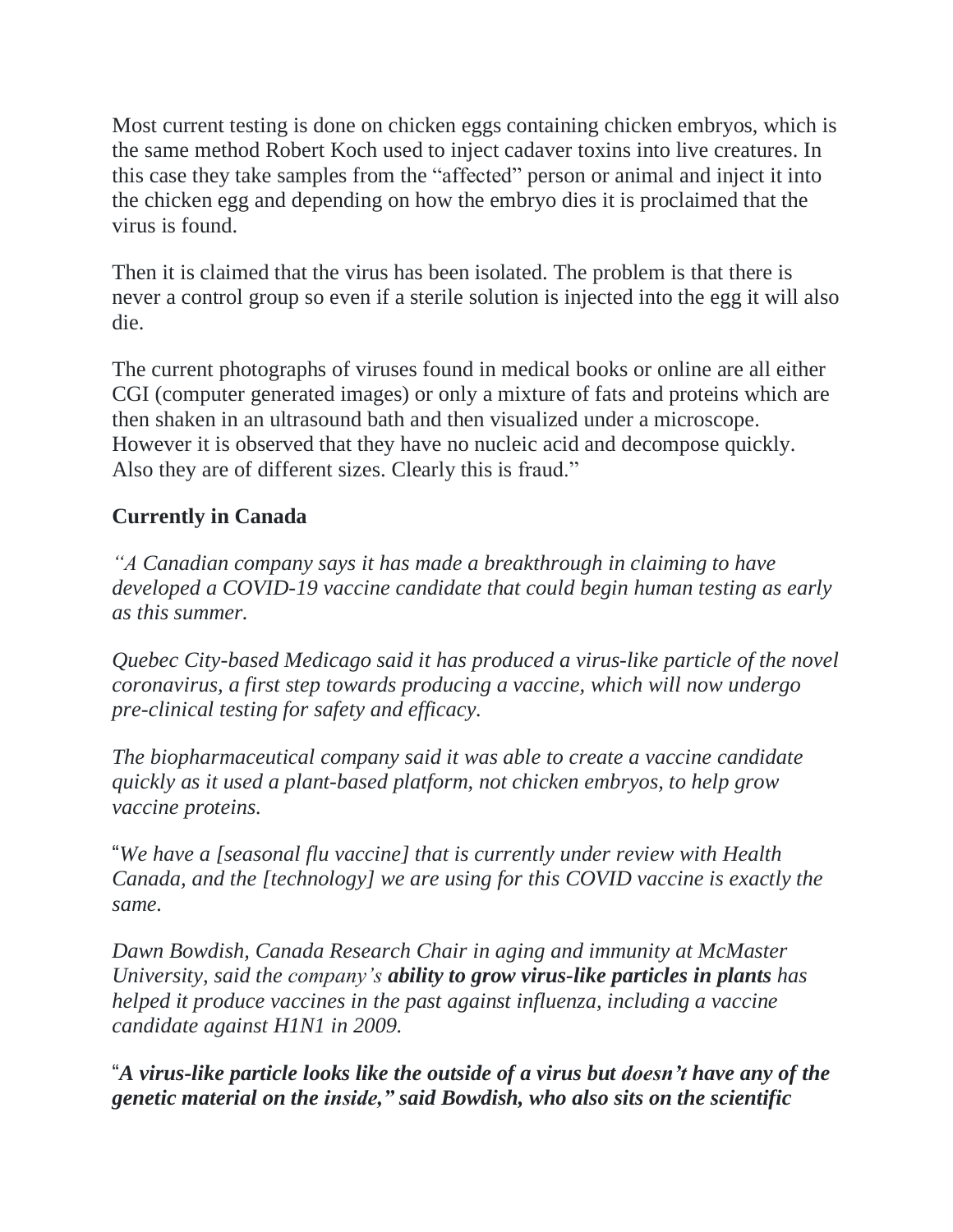## *advisory board of Medicago. "It doesn't cause infection but looks really similar from your immune system's perspective."*

*Although this was "good news," Bowdish cautioned that most vaccine trials fail and in 17 years there was never a vaccine fully developed for the SARS outbreak.*

"*It's unlikely there will be a miracle drug," she said. "But Canada has had some incredible successes creating vaccines very quickly. We had huge success with the Ebola virus."*

Now that is interesting about "virus like particles" so that means they are in fact admitting that they have NEVER actually isolated a LIVE virus…..not to mention the success with the Ebola virus…especially since it was discovered in the very beginning some years ago that the water sources in the affected villages had been poisoned with formaldehyde. If you look at the Ebola symptoms you will see that they are the same as formaldehyde poisoning.

## **Back to the history books, some interesting facts about Pasteur**

Along with his research journals, Pasteur kept a personal diary which was never to be opened and remains in his family. However his descendant gave his files and diary to Princeton University which since then have been opened. It was then discovered that Pasteur admitted to committing fraud in all his undertakings. But he was humane enough to document his deceits in his personal diaries parallel to his primary lab books.

He requested that these records must never be publicized. His family naturally obtained great wealth. But the last male descendant of Pasteur didn't obey his final request and gave the records to Princeton University and in 1993 Professor Gerard Geisson published an analysis in English that revealed that Pasteur had committed massive fraud in all his studies. For example, vaccinated animals, if they survived, had not been subjected to experimental cadaver toxins but the control group animals that died without vaccines died of this kind of poisoning.

So he actually admitted to falsifying his findings. The problem here is that today's world view on pathogens is based on fraud, hence vaccines are promoted so that we "build our immunity" to these so called pathogens.

Now that I've presented some very interesting facts, we have to look at what is really going on.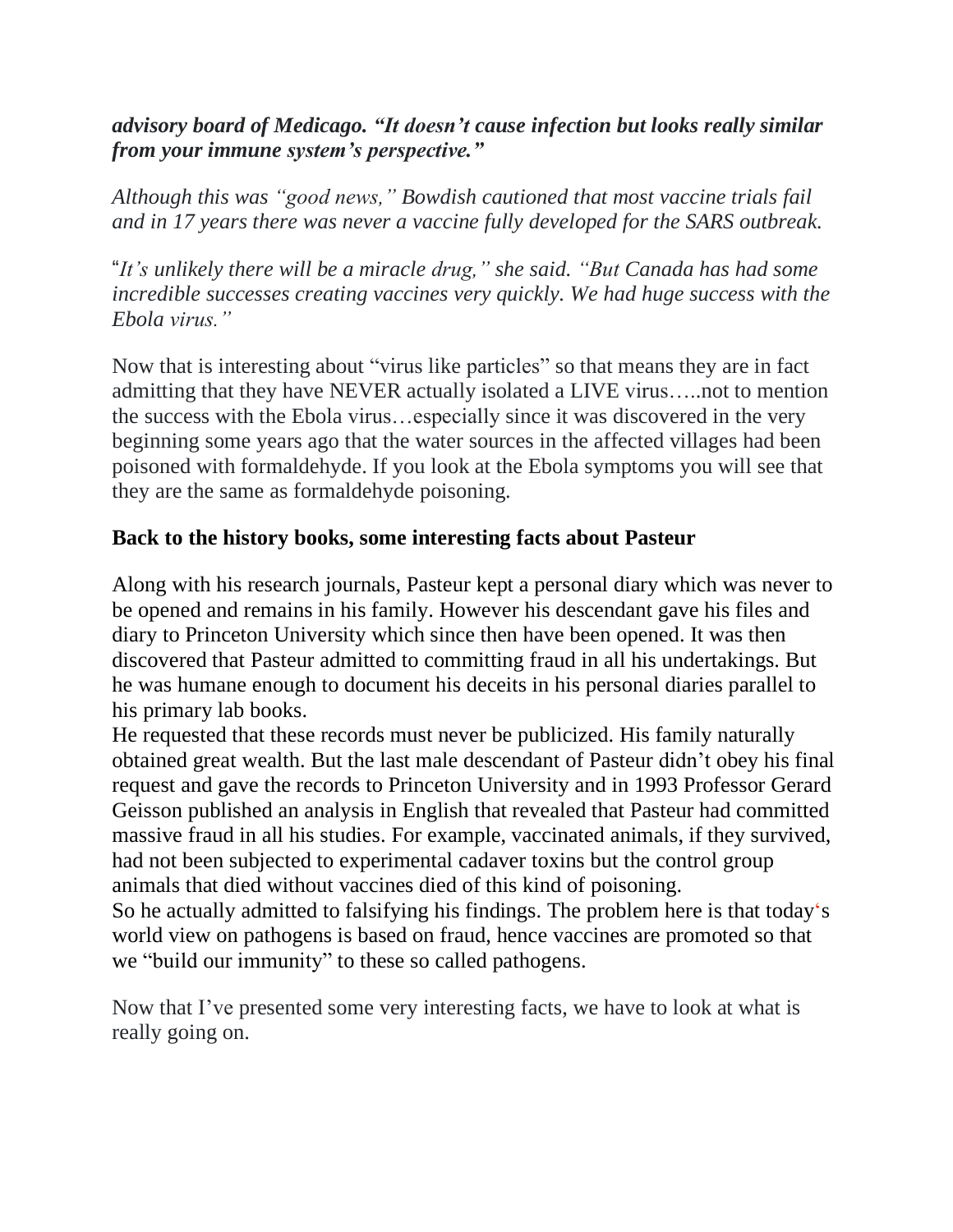

## COVID-19 Part IV – Statistics in Perspective

## **March 20th 2020**

Since my first blog on this topic I have kept a close eye on the statistics related to so called "infected people" and those that have died during this outbreak and I have to say some very interesting facts have emerged.

Of course during this time I have received countless reports from everywhere so it has taken some time to review everything and to gain some perspective.

Generally speaking, the mortality rate globally has been 4.1% of 244,500 diagnosed cases, with Italy as the main contributor to this rate coming in at 8.2% so we need to examine closely how and why this is happening in Italy. Especially now with China not reporting any new cases and South Korea reporting a decline in diagnosed cases.

Originally the death toll was at the usual 2.1% for any given flu season regardless of which country was experiencing it. However when the numbers came in from Italy it doubled.

Currently in Canada, we have 873 diagnosed cases, with 12 that died which is 1.4% mortality rate. In the USA, there are 11,000 diagnosed with 178 dead and a mortality rate of 1.6%. These numbers are actually less than what we expect in way of a mortality rate in any given flu season.

I'll get to "how" people are diagnosed later in this blog but first we must look at why this happened in Italy. In my first blog on this subject I mentioned that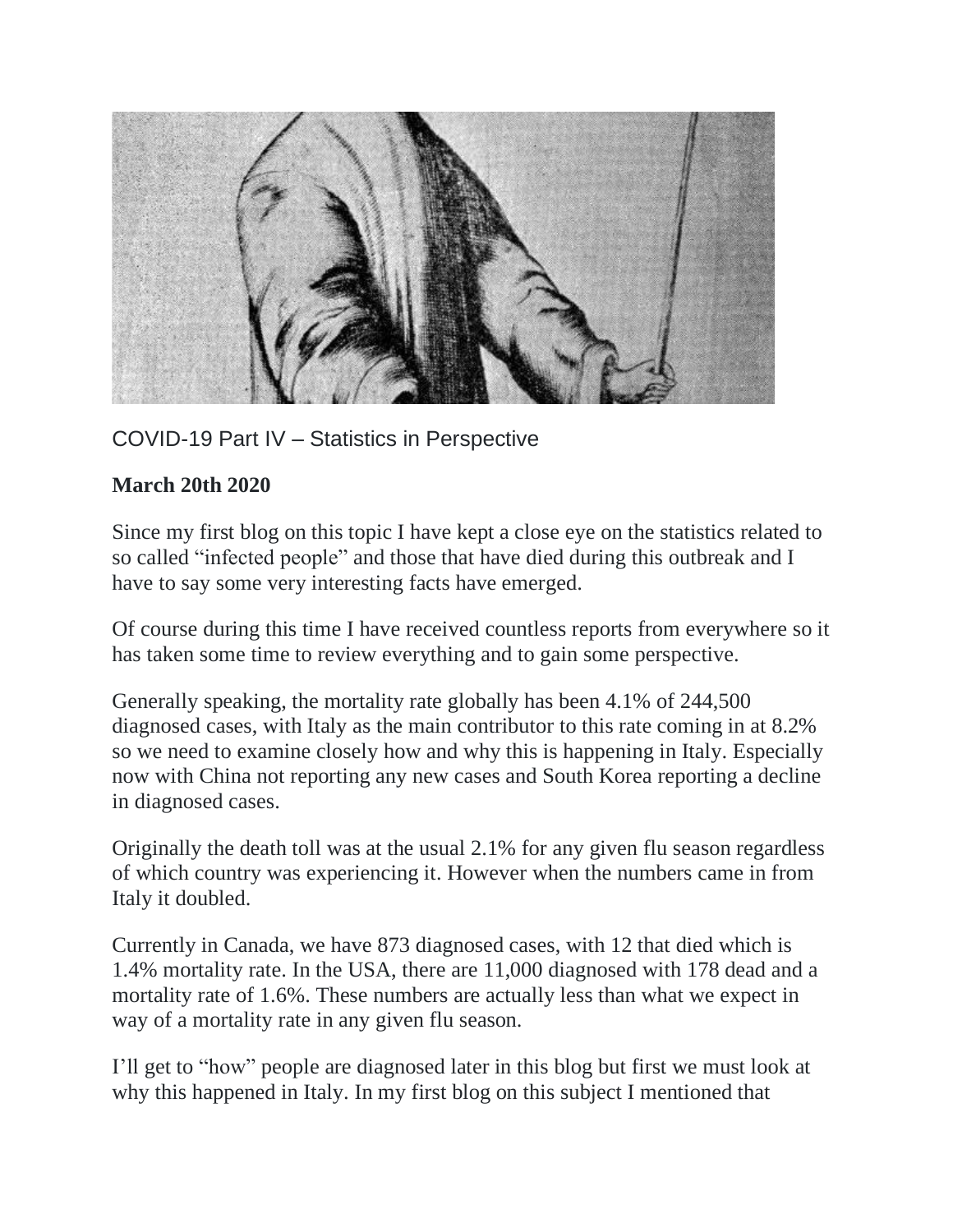although it was difficult to ascertain the collective cause of the shock the population in China experienced, we did manage to make some sense of what was going on prior to the onset of this situation and what was resolved just shortly before the so called outbreak. Please refer to my first 2 blogs in this series.

## [COVID-19](https://www.gnmonlineseminars.com/covid-19-part-i/) Part I

## [COVID-19](https://www.gnmonlineseminars.com/covid-19-part-ii-testing-for-a-virus/) Part II – Testing for a Virus

## **Treatment for COVID-19**

The subsequent antiviral "treatment" Italian patients are getting may be responsible for the accelerated death toll. Which from my perspective as a former consultant in alternative medicine makes a great deal of sense because we are looking at the side effects and interaction of drugs that are given to elderly patients with a severe flu that already have predisposing medical conditions such as heart disease, diabetes and high blood pressure which they are already getting medication for. So along with the flu we are likely looking at a severe case of drug interaction in elderly patients.

What I found surprising was that the drug of choice in China called "Chloroquine" (Aralen)" is actually an anti – Malaria drug which is a mosquito borne disease caused by a parasite.

More recently in Italy an anti – viral drug called "Ribovirin" was used where the side effects include liver and kidney impairment and severe anemia. It is actually used for treatment in Hepatitis C.

Also, when I looked at the average age of patients that were succumbing to the flu in Italy they were 81.3 years old indicating that they already had some health challenges prior to developing the flu.

#### **The collective conflict in northern Italy**

Thankfully I know someone who speaks Italian that has been doing research in all areas involving the outbreak which is primarily in northern Italy. From the GNM perspective it makes perfect sense.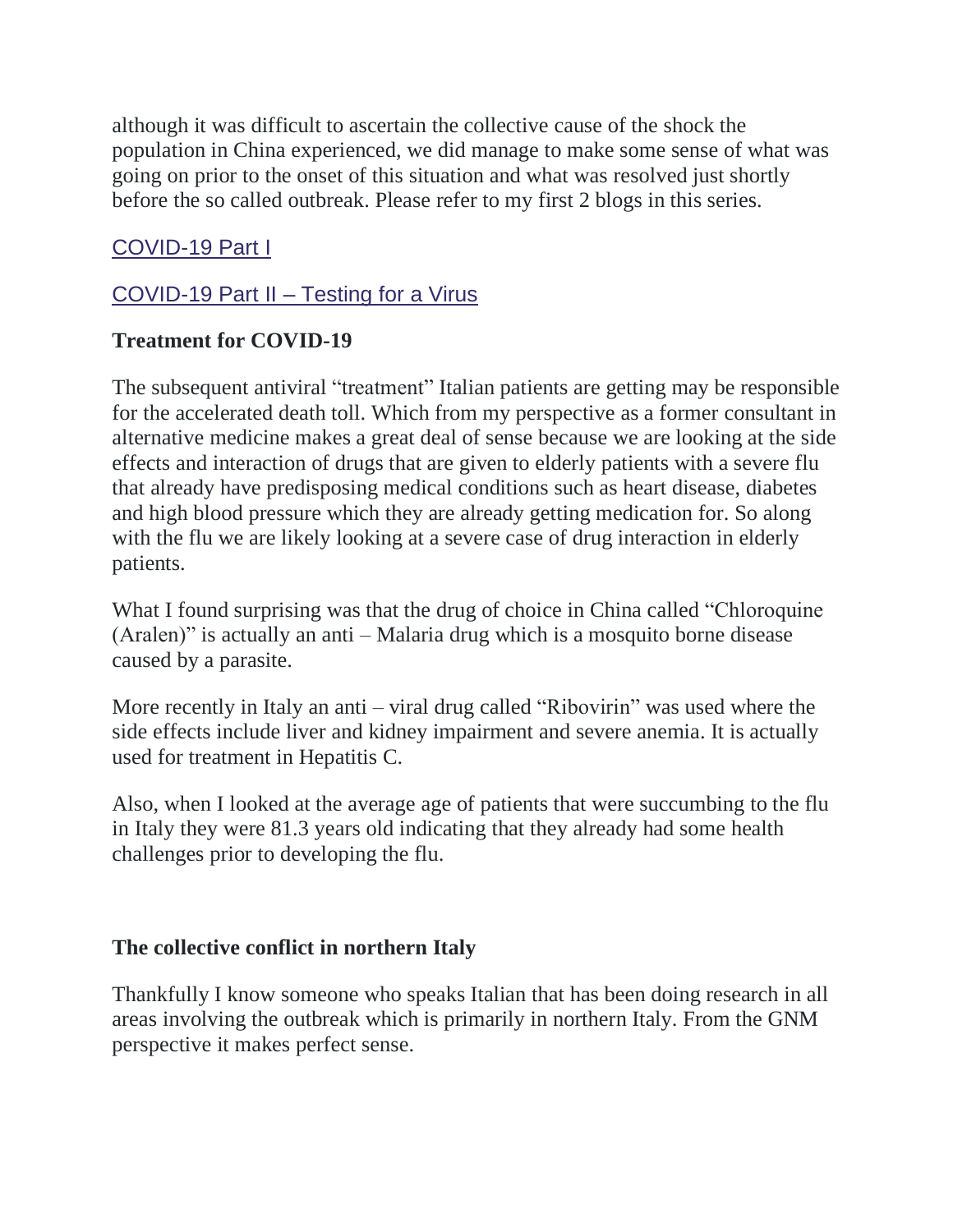Codigno a major agricultural region located in northern Italy has experienced several severe climatic changes over the last few years from extreme weather, including several damaging hailstorms, heavy rainfall, insect infestations and damage from wild animals likely looking for food in these extreme environmental conditions.

Codigno's agricultural area took an excess of a costly 11 million Euro hit between July and August of 2019 then the devastation continued through October of last year. That means the livelihood of farmers in that region was dramatically affected by what they experienced.

Their particular resolution came when the recent financial numbers came in at 800 million Euros from agricultural production from the region despite what they experienced last year.

Other geographic areas in northern Italy that experienced "pockets" affected by the flu were located right next to the Po and Dora rivers which also experienced devastating flooding over the last year as the result of climatic changes. It was so severe that more than 210 mm of rain fell in October over 3 days and another 110 mm in November over the same period of time. The property damage was horrendous. Scientists called this a "major anomaly".

I can very well imagine the relief everyone experienced after the big cleanup and a normal existence returned to this region.

## **The threat to their existence**

What I find interesting in both the scenarios between China and Italy is that they also experienced a "threat to their existence" conflict which will put them into the kidney collecting tubule syndrome which is what creates a fluid retention in the organs, in this case it is the lungs that are undergoing the healing phase of a conflict that will present as "pneumonia".

To add to this we must also consider that the people of that region in Italy collectively experienced a water/ fluidity conflict simultaneously which actually means that not only the kidney collecting tubules were affected but also the renal parenchyma which is responsible for renal hypertension (high blood pressure). I'm sure that this likely exasperated the existing condition in a senior. Add to this the anti – viral drug Ribovirin and we are looking at a lethal mix.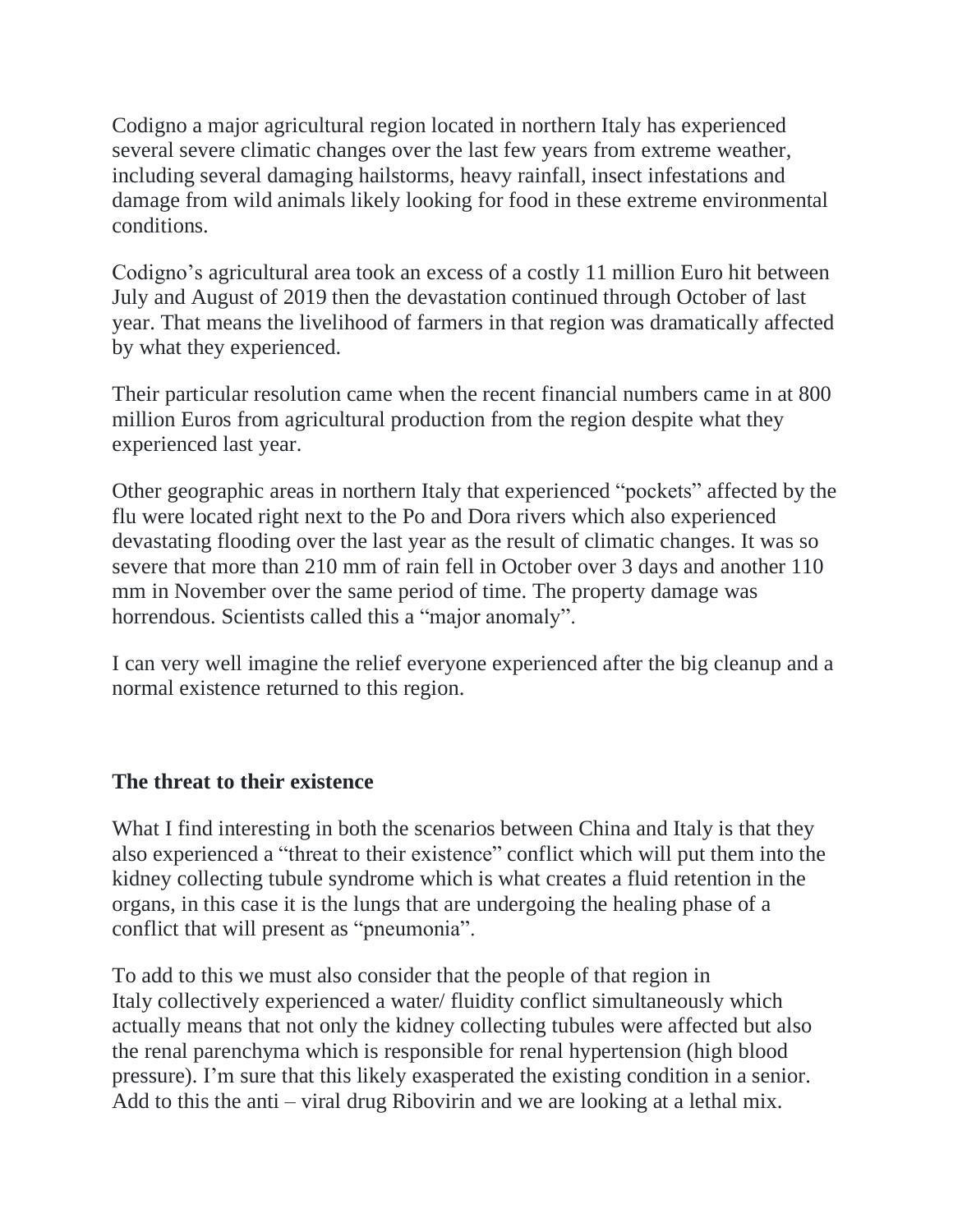I realize this is a lot of information, even for the well informed GNM student, however as I began to muddle through all the data I received, a clearer picture began to emerge.

Now we must look at cause and effect not to mention the current testing methods that are being used to diagnose this "novel" corona virus.



COVID-19 Part V – The Agenda

I have to say I was never a conspiracy theorist until I entered into the world of GNM. Having known Dr. Hamer personally and hearing his stories about everything he had to endure as a "medical heretic and dissident", not to mention all the attempts on his life, there had to have been something to it.

In my research on the virus theory and having read everything possible that Dr. Lanka offered, I had to take the possibility of a viral fraud perpetrated by medical science and the pharmaceutical companies very seriously.

The question now is not whether there was a fraud but rather why at this time in our history fraud is being practiced globally with no attempts by anyone in their field, never mind the media to keep people calm. Instead minute by minute they are adding to the hype and fear.

When I go shopping I see the terror on some people's faces and they look at each other suspiciously as if to say "are you a carrier?" Then of course I see the look on the faces of individuals that are given the task of wiping down everything we touch while shopping.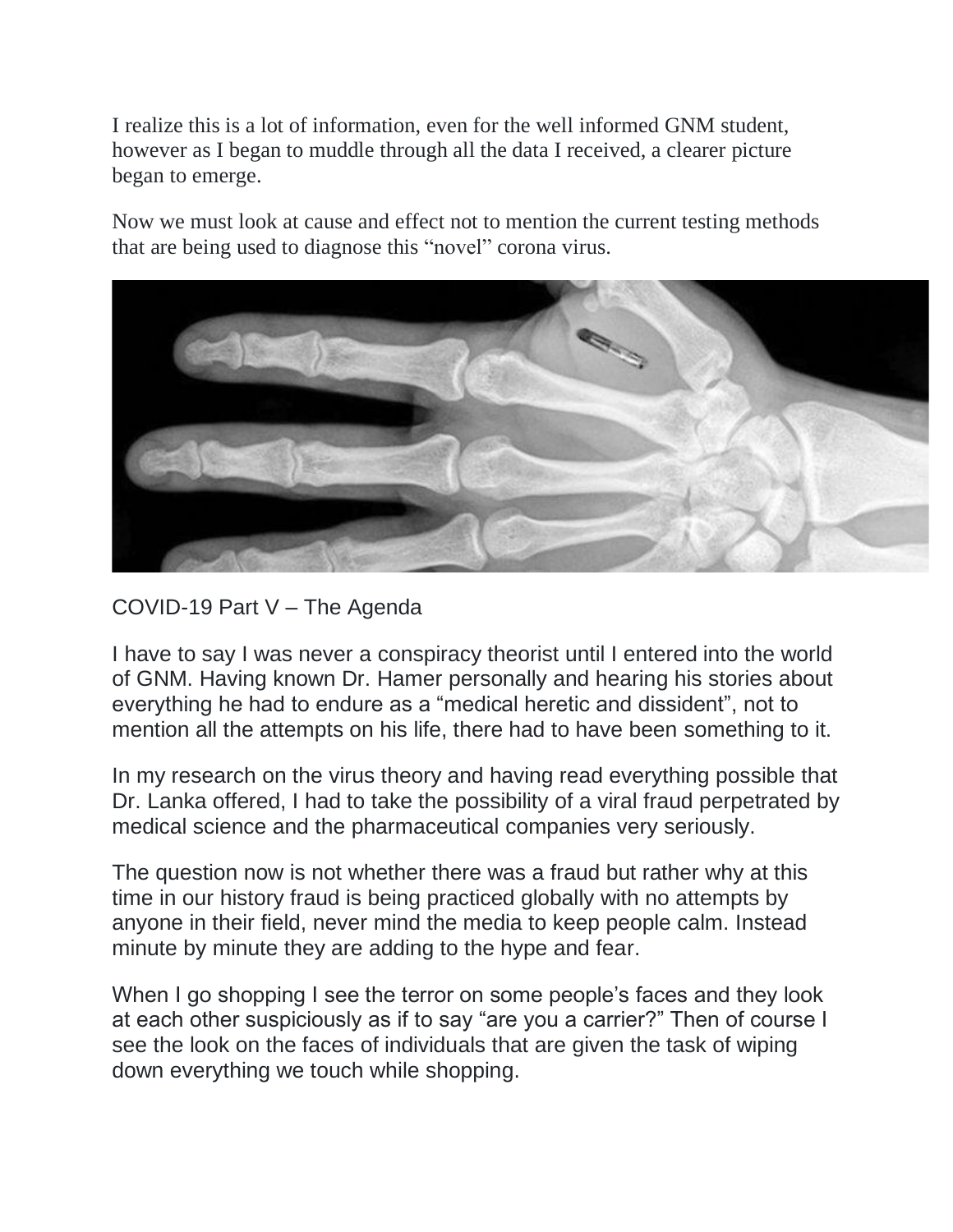When this all blows over, these are the people that will get the flu in "the second wave" which has already been announced will happen before the fall.

In my research over the last few weeks I have come across some very surprising facts but in the last 24 hours I have been personally shocked by the revelations of other credible people around a conspiracy theory that is in no way connected to knowing anything about Dr. Hamer and or Dr. Lanka.

Here I am talking about the mainstream financial news and one expert in particular Martin Armstrong famously known as "The Forecaster" who sent several notifications out yesterday alone.

In this link he addresses President Trump and urges him to look at questioning the suggestions of his financial advisors and allowing the interest rate to go down to almost

nothing. [https://www.armstrongeconomics.com/armstrongeconomics101/op](https://www.armstrongeconomics.com/armstrongeconomics101/opinion/asking-for-your-help-forward-this-letter-to-whoever-you-may-think-will-help/) [inion/asking-for-your-help-forward-this-letter-to-whoever-you-may-think-will](https://www.armstrongeconomics.com/armstrongeconomics101/opinion/asking-for-your-help-forward-this-letter-to-whoever-you-may-think-will-help/)[help/](https://www.armstrongeconomics.com/armstrongeconomics101/opinion/asking-for-your-help-forward-this-letter-to-whoever-you-may-think-will-help/)

Then this post came in regarding the actual numbers of people affected in comparison to the hype around it.

[https://www.armstrongeconomics.com/international-news/disease/the](https://www.armstrongeconomics.com/international-news/disease/the-wong-conspiracy-the-virus-is-the-bait/)[wong-conspiracy-the-virus-is-the-bait/](https://www.armstrongeconomics.com/international-news/disease/the-wong-conspiracy-the-virus-is-the-bait/)

This last link is about the bottom line and ultimate agenda.

[https://www.armstrongeconomics.com/world-news/conspiracy/are-the](https://www.armstrongeconomics.com/world-news/conspiracy/are-the-planning-id2020-as-mandatory-implants-for-all-as-the-solution-to-the-crisis/)[planning-id2020-as-mandatory-implants-for-all-as-the-solution-to-the-crisis/](https://www.armstrongeconomics.com/world-news/conspiracy/are-the-planning-id2020-as-mandatory-implants-for-all-as-the-solution-to-the-crisis/)

Did you know that in 2010 President Obama tried to pass a bill involving the chip implantation for Obamacare? It has already been proposed and is in its experimental stage using military personnel. It looks like the rest of the population is next.

It has already been proposed, it just needs to be passed by the US senate and when a "national emergency" has been declared as the result of the so called pandemic they can pass and implement this law overnight.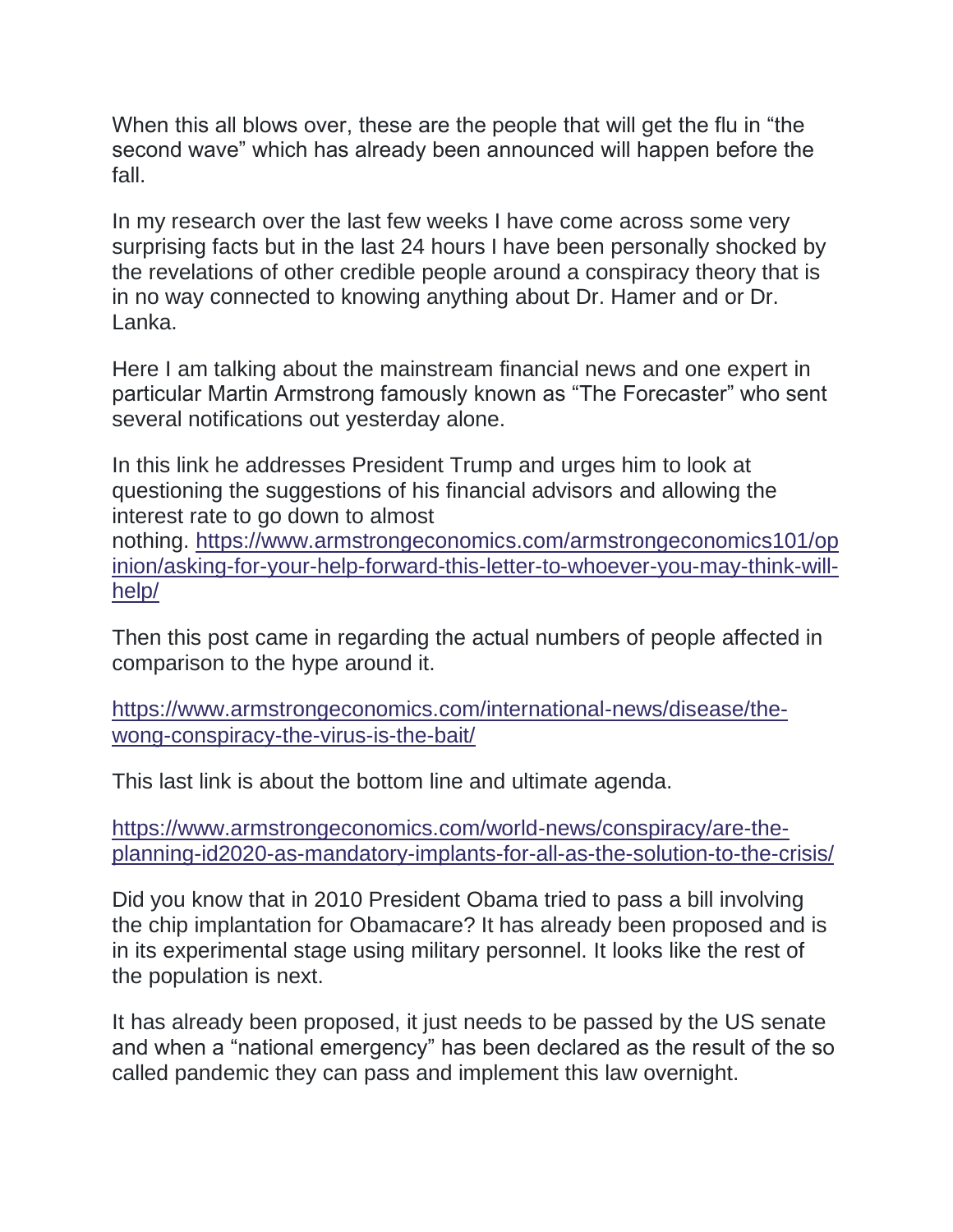To make us comply, first a pandemic is created, then a law regarding mandatory vaccinations is passed which must then carried out "or else".

The vaccinations will be used for injecting nano particles that are easily tracked with the current technology the same way we can track our phones, which was really the first step to our enslavement.

One of the creators of this technology is Bill Gates who is also a great supporter of implementing this technology. Apparently Gates left his position as CEO from Microsoft only a couple of weeks ago. The question is why? Is this about the ID2020 implementation? Watch the videos and look for the hidden agenda and HOW this is going to affect each and every individual on the planet.

Then there is the current testing method to determine whether an individual "has" the corona virus which really involves taking a swab of the upper nasal pharynx for a sample of the mucus in that area.

Since I already mentioned that the current testing method for this so called virus involves DNA sequencing we really have to look at what this means. Is it smoke and mirrors for collecting our DNA and putting it in their files? After all, the individual is giving their consent.

What "stinks" in the entire methodology, pun intended, is that since it is IMPOSSIBLE that an actual virus has EVER been isolated then where are they getting the corona virus DNA from in order to make a vaccine never mind a test for it?

If you remember in my first blog on this topic I mentioned that the testing kits were ready for use in the summer of 2019 6 months prior to the epidemic in China. How is it possible to have thousands of such testing kits available and ready to go without isolating a virus that hasn't shown itself as yet?

As I'm writing this blog, the latest comments coming from Martin Armstrong about false positives arrived in my mailbox. Please remember he does not know anything about the

GNM[.https://www.armstrongeconomics.com/international](https://www.armstrongeconomics.com/international-news/disease/why-we-should-not-test-everyone/)[news/disease/why-we-should-not-test-everyone/](https://www.armstrongeconomics.com/international-news/disease/why-we-should-not-test-everyone/)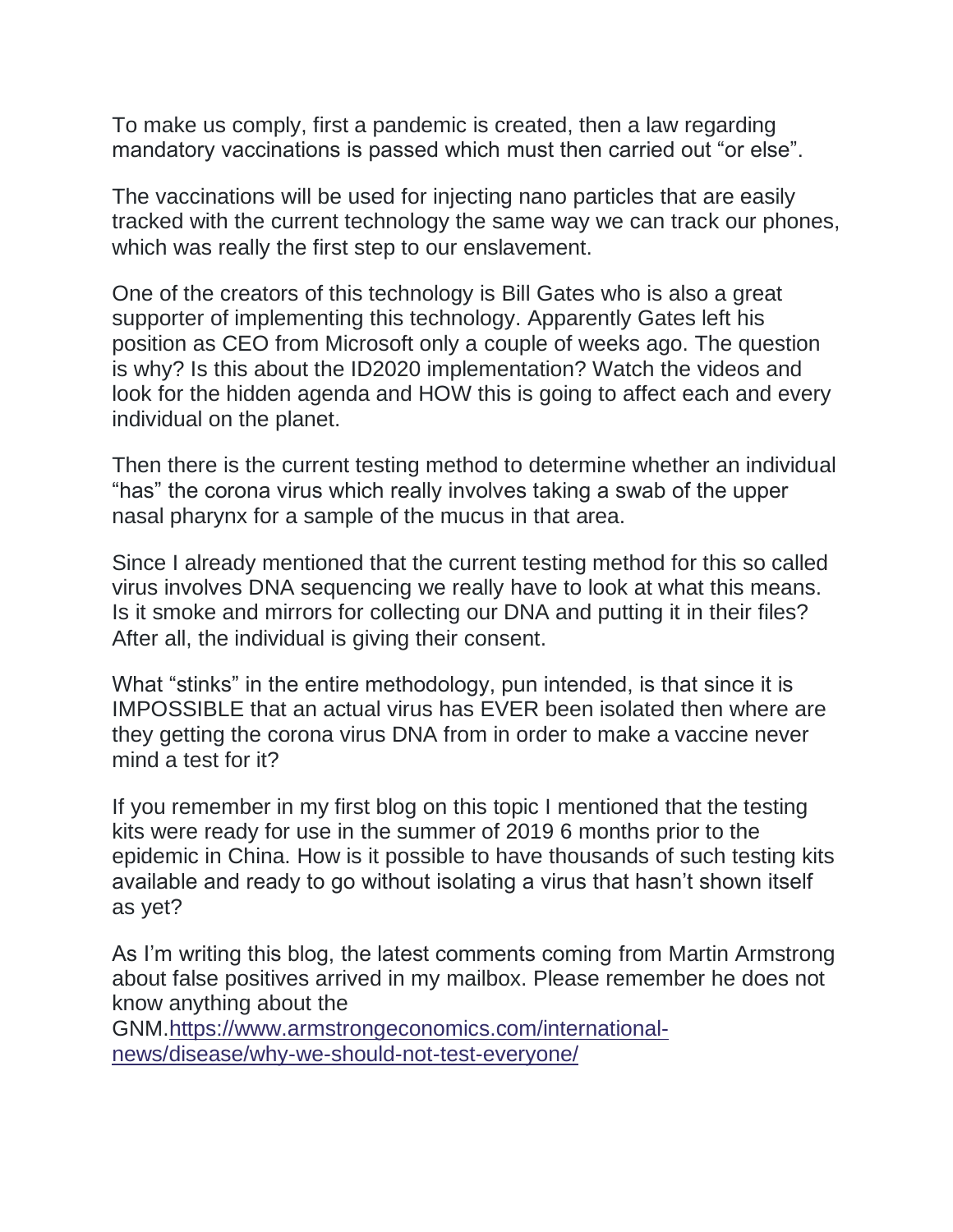I'm sure you are all asking, now that I have presented all this information, "where is this going and is there a conspiracy to control the population globally?"

Personally I say yes. The evidence is growing and is becoming overwhelming, not just through "alternative" web sites but through mainstream media.

I believe that the measures being taken to "control a pandemic" are so unreasonable and extreme that ordinary people that have never believed in conspiracy theories are beginning to awaken from their sleep. I hope it continues because the survival of life as we know it is at stake.

I hope people will begin to take their heads out of their devices for a few minutes each day and contemplate what is going on in the real world. Once we recognise that our current technology is the first step to enslavement we will have a chance.

We are already being tracked through our phones and androids but we can turn them off.

Nano chipping is for the rest of your life.



There is a very concerning proposal running around in Washington. The technology already exists for pets which is an **electronic microchip** or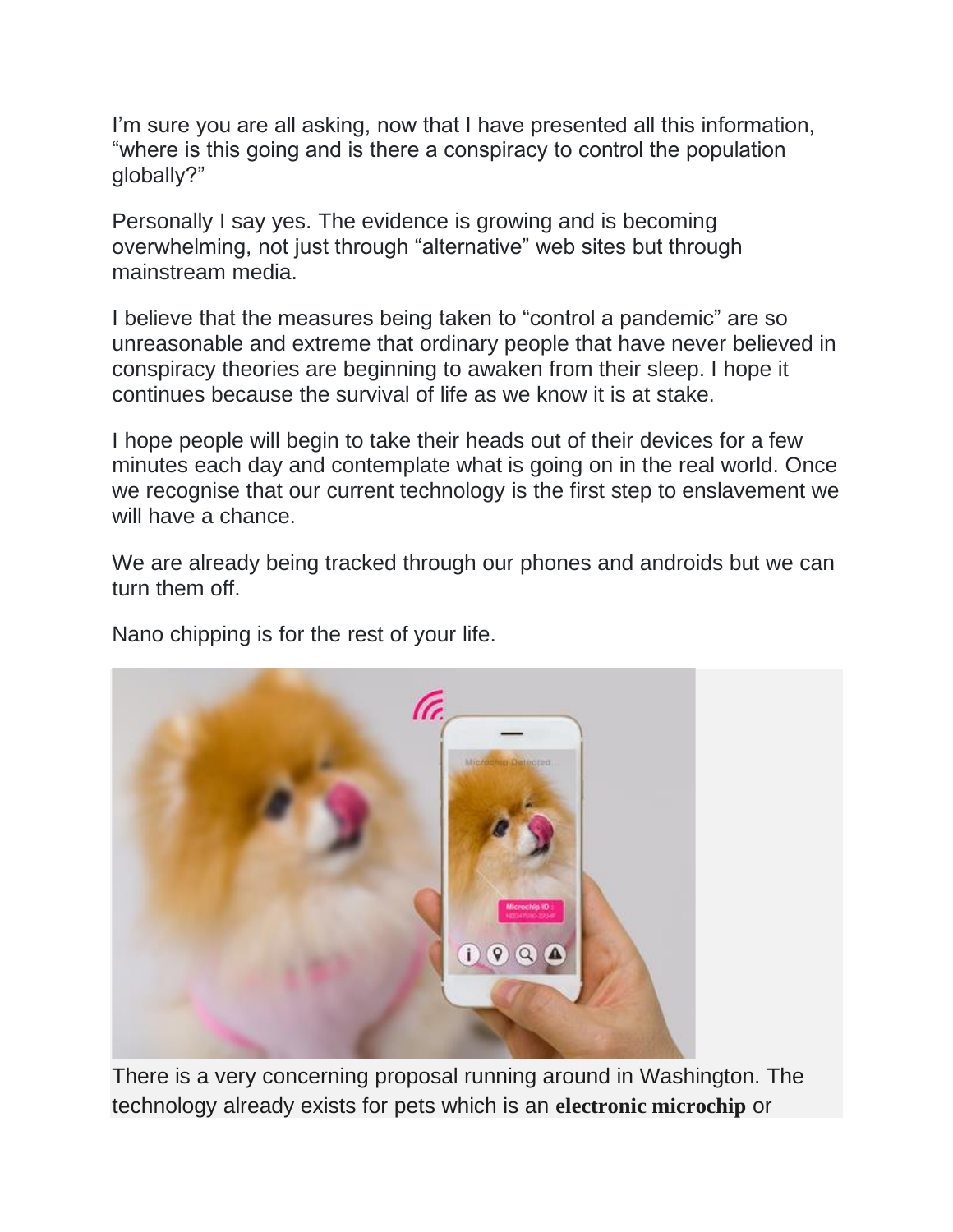transponder. A subcutaneous **electronic microchip** allows you to identify your pet. It is no larger than a grain of rice and only takes a few minutes for your vet to insert. A transponder does not emit any electric waves once inserted.

The proposal is a digital certificate that verifies if you have been vaccinated and was developed by MIT and Microsoft. They are looking at merging this with Bill Gates' **[ID2020.](https://medium.com/id2020/id2020-launches-technical-certification-mark-e6743d3f70fd)** It is entirely possible that this scare has been a deliberate plot to get people to accept these digital implants. Refuse, and you will be prohibited from social gatherings. Like 9/11 conditioned us to be x-rayed before entering a plane, now the next stage is to embed digital markers that they have been using in dogs and cats.

Bill Gates has sought to impose mandatory ID chips in you. He argues that his idea is not an infringement on privacy.

Price Waterhouse is all for ID2020 to forcibly install digital chips into all of us.



Politicians will never let a serious crisis go to waste. They love crises because they will always present the opportunity to do things they never believed they could do legally before.

**Martin Armstrong**